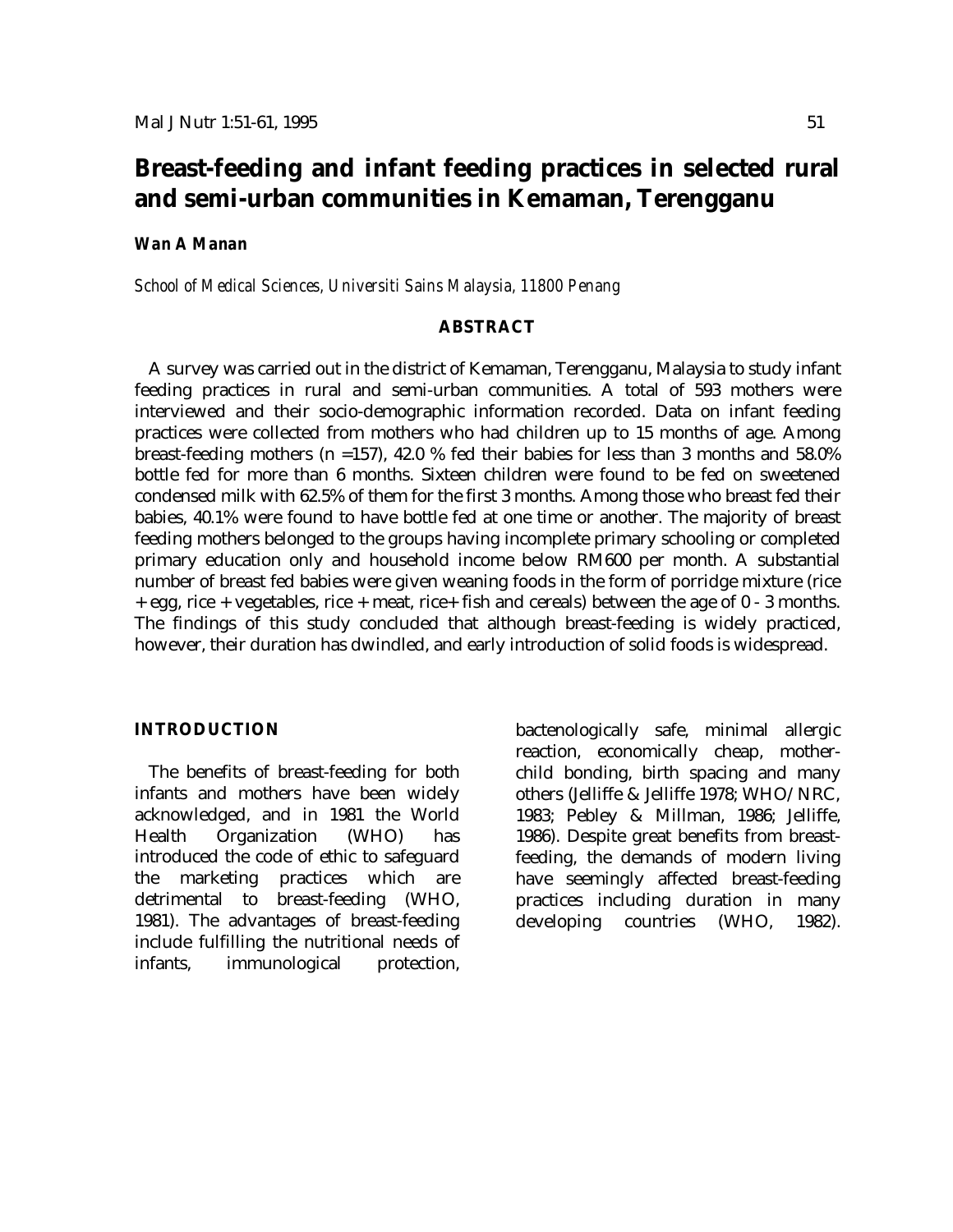Apart from exclusive breast-feeding, mothers are also exposed to other forms of feeding which are strongly promoted by breast milk substitutes companies through the mass media and their representatives. Earlier studies in Malaysia have documented that breast-feeding is widely practiced in rural areas, particularly among Malay mothers (Teoh, 1975; Pathmanathan, 1975; Balakrishnan & Hasbullah, 1977). Recent findings from Sarawak reported that more children are being breast fed than earlier decades (84% vs 74%), however, the median duration of breast-feeding is the same as earlier studies in Peninsular Malaysia which is 3 months (Kwa, 1993).

This study examines the prevalence of breast-feeding bottle feeding and introduction of weaning foods among rural mothers in the District of Kemaman, Terengganu, Peninsular Malaysia.

### **METHODS**

The sample population was obtained from a larger socioeconomic survey in Kemaman District, Terengganu, Malaysia, by random sampling. A total of 593 Malay mothers residing in 18 villages were interviewed using prepared interviewed questionaires. Information on infant feeding practices and socioeconomic characteristics were collected by trained interviewers from respondents' homes  $(n=258)$ .

Data on Infant feeding practices included the time and duration of breastfeeding, bottle feeding, introduction of solid foods and the types of weaning foods given to infants. Socioeconomic data consist of educational status of mothers, household income, food expenditure, basic facilities, land ownership, vehicle ownership, kitchen equipment and facilities, and furniture ownership (including television and radio). Even though only 258 mothers were interviewed on their infant feedings practices, but for the purpose of data analysis on socioeconomic variables the total sample (N=593) were used (see Table 6).

The collected data was analyzed using the Statistical Analysis System (SAS) computer software.

## **RESULTS**

Among mothers who had children aged 15 months and younger (n=258), 157 (6 1%) of them practiced breast-feeding. The number of mothers who bottle fed their babies was 85 (33%). We also recorded 16 (6%) mothers who fed their infants with sweetened condensed milk.

Table 1 presents the duration of breastfeeding among 157 mothers. Forty-two percent breast-fed less than 3 months, while 53.5% breast-fed under 6 months. Only 22.3% of the breast-feeding mothers breast-fed their children more than 12 months.

Table 2 shows the length of bottle feeding as practiced by 85 mothers (n=85). Bottle feeding in this instance refers to feeding with infant formula of various brands. Almost 26% of the mothers bottle fed their babies less than 3 months, and only 17.6% continued to bottle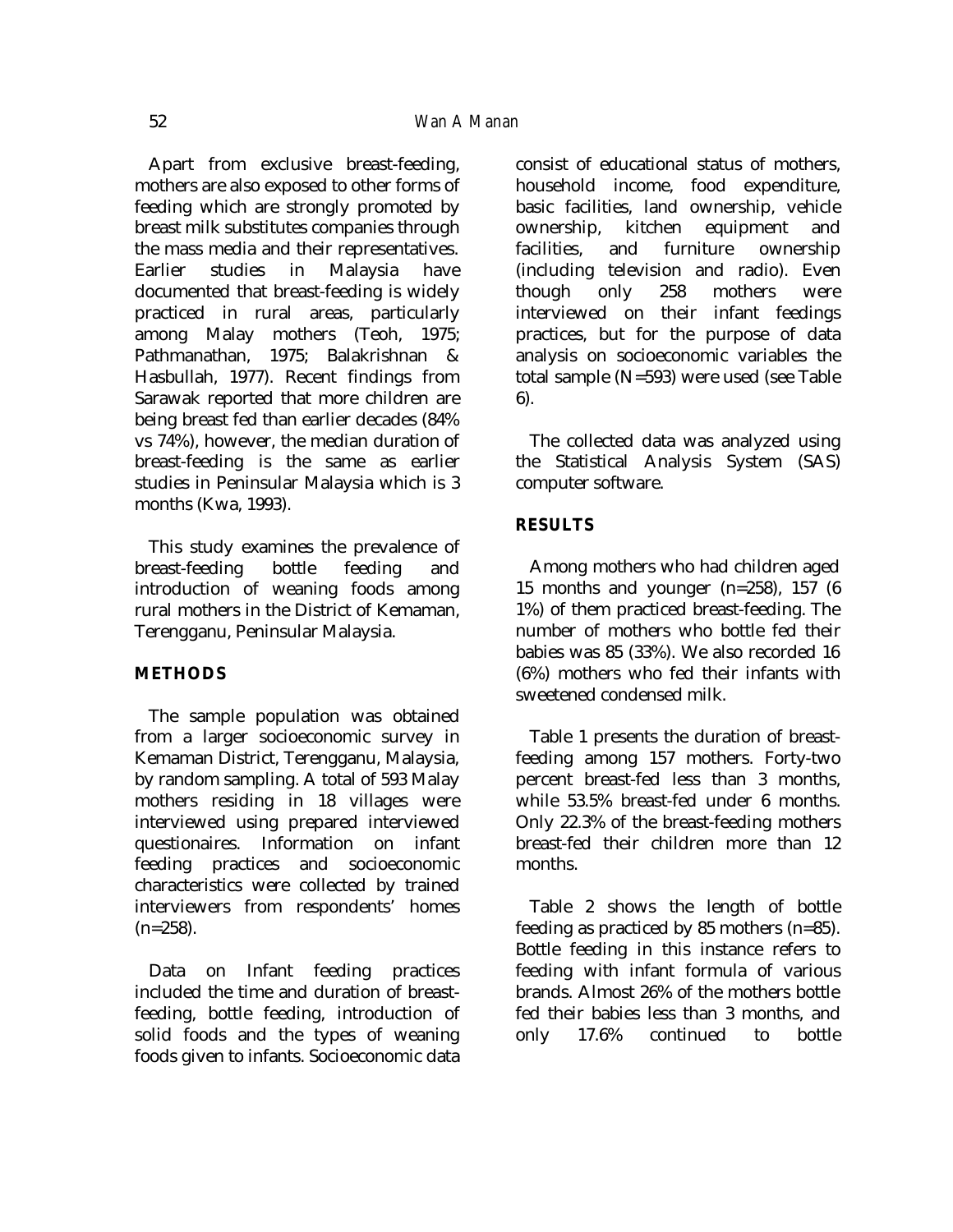feed after 12 months. The majority of mothers (82.4%) bottle fed less than 12 months.

|          |     | <b>Table 1.</b> Duration of Breastfeeding<br>$(N=157)$ |
|----------|-----|--------------------------------------------------------|
|          |     | Months Number Percent                                  |
|          | 66  | 42.0                                                   |
|          | 18  | 11.5                                                   |
| $7 - 12$ | 38  | 24.2                                                   |
| >12      | 35  | 22.3                                                   |
| TOTAL    | 157 | 100.0                                                  |

| <b>Table 2.</b> Duration of Bottle Feeding |  |
|--------------------------------------------|--|
| (11)                                       |  |

|          | $(N=85)$ |         |  |
|----------|----------|---------|--|
| Month    | Number   | Percent |  |
|          | 22       | 25.9    |  |
|          | 14       | 16.5    |  |
| $7 - 12$ | 34       | 40,0    |  |
| > 12     | 15       | 17.6    |  |
| TOTAL    | 85       | 100.0   |  |

The duration of feeding infants with sweetened condensed milk by 16 mothers (n=16) is shown in Table 3. It should be noted that this milk is also given through the bottle as in the case of bottle feeding with infant formula above. There are 62.5% of the mothers who fed sweetened condensed milk to their babies from birth to 3 months. The rest of the mothers continued to feed sweetened condensed milk after 3 months old and 12.5% fed them beyond 12 months.

We found that among mothers who breast-fed, there were also those who gave their infants infant

|          |    | <b>Table 3. Duration of Sweetened</b> |  |
|----------|----|---------------------------------------|--|
|          |    | Condensed                             |  |
|          |    | Milk Feeding $(n=16)$                 |  |
|          |    | Age (mths) Number Percent             |  |
|          | 10 | 62.5                                  |  |
|          | 2  | 12.5                                  |  |
| $7 - 12$ | 2. | 12.5                                  |  |
| >12      | 2  | 12.5                                  |  |
| TOTAL    | 16 | 100.0                                 |  |

formula. Table 4 shows a crosstabulation of breast-feeding by bottle feeding with age. Among those who breast-fed, 40.4% were found to bottle feed their babies at one time or another. In mothers who practiced breast-feeding less than 3 months, 35.4% supple-mented their infants' diet with infant formula, and 14% introduced bottle feeding under the age of 3 months. For mothers who breast-fed more than 12 months, 14.3% supplemented their breastmilk with infant formula as early as under 3 months of age, and 20% introduced bottle feeding after one year of breast-feeding.

Cross tabulation of the duration *of*  breast-feeding by mothers' education and household income is presented in Table 5. It shows that the majority of mothers who breast-fed (7 1.53%) are those with primary education and lower. Only 28.47% of the mothers who breast-fed come from those with secondary education and higher. These findings revealed that breastfeeding is more widely practiced by mothers from the lower educational strata.

Table 5 also shows that 42.68% of mothers who breast-fed have income of less than RM400 per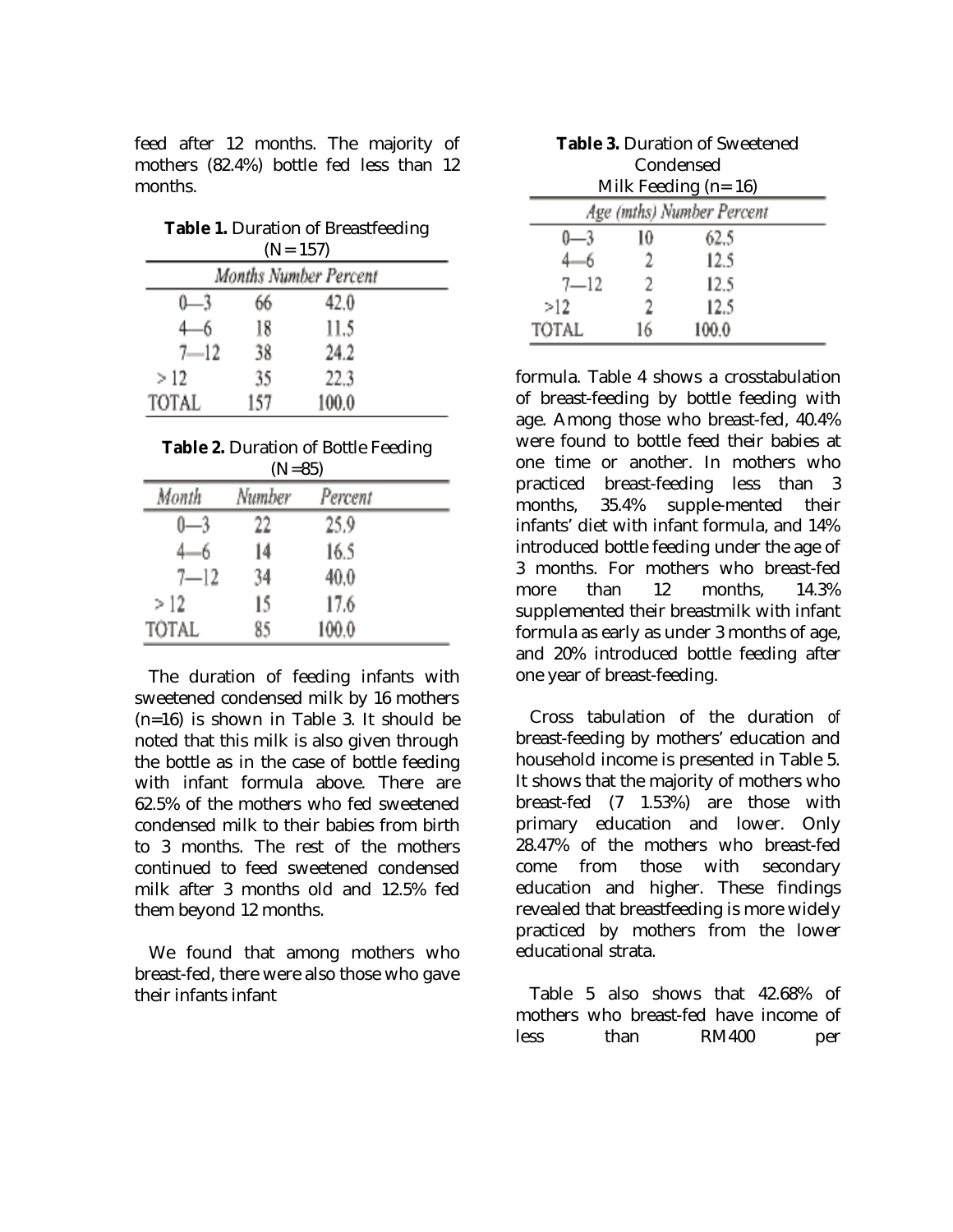| <b>Breastfeeding</b> |     |                       |    | Bottle Feeding (Age in months) | יים־ יי ח־ |       | Percent<br>breastfed<br>who were |  |
|----------------------|-----|-----------------------|----|--------------------------------|------------|-------|----------------------------------|--|
| (Age in<br>months)   |     | Total $0 - 3$ $4 - 6$ |    | $7 - 12$                       | >12        | Total | bottlefed                        |  |
| $0 - 3$              | 66  | 9                     |    | 6                              |            | 23    | 35.4                             |  |
| 4—6                  | 18  | 0                     |    | 2                              |            | 8     | 44.4                             |  |
| $7 - 12$             | 38  | 4                     | 0  | 16                             | 0          | 20    | 52.6                             |  |
| >12                  | 35  | 5                     | 0  | 0                              |            | 12    | 34.3                             |  |
| <b>TOTAL</b>         | 157 | 18                    | 12 | 24                             | 9          | 63    | 40.1                             |  |

**Table 4.** Number and percentage of breast fed babies who were bottle fed according to age.

Percentage of breastfed babies who were bottle fed =  $63/157 \times 100 = 40.1$ 

month. The majority of mothers who breast-fed (68.79%) come from households whose income are less than RM600 per month. Thus, it can be said that breastfeeding is more prevalent among low income households as compared to the more well to do households.

Among breast-feeding mothers we also found that a number of them supplemented the infants diet with solid foods (weaning foods). The number of mothers who fed solid foods to breast-fed infants were as follows: rice + anchovy (bills) -75 (47.8%), rice + egg - 49 (31.2%), rice + vegetables - 79 (50.3%), rice + meat - 29 (18.5%), rice + fish - 70 (44.6%) and cereals - 61 (38.9%) (Figure 1). Rice preparations can be in the form of rice porridge or soft cooked rice.

Figure 2(a) and 2(b) shows the proportion of breast-fed Infant who received solid foods according to age. It can be seen that among those infant who were fed solid foods the majority of them

were introduced to solid foods between the age of 4 to 6 months. However, a substantial number of infants were also given solid foods under the age of 3 months. Among those who fed cereals, 44.2% started them before their babies reached 3 months old. This was also true for those receiving rice and vegetables (23.80%), rice and anchovy (20.00%), rice and egg (16.67%), and rice and fish  $(11.10\%).$ 

The levels of significance among selected socioeconomic and dietary variables is presented in Table 6. Mothers' education was associated with household income, percent of monthly income spent on food, car ownership, television ownership and family size. Those who fed their babies with sweetened condensed milk tended to spend more of their income on foods, own a car and television, whereas those who gave their babies rice and meat tend to come from higher income households and own a van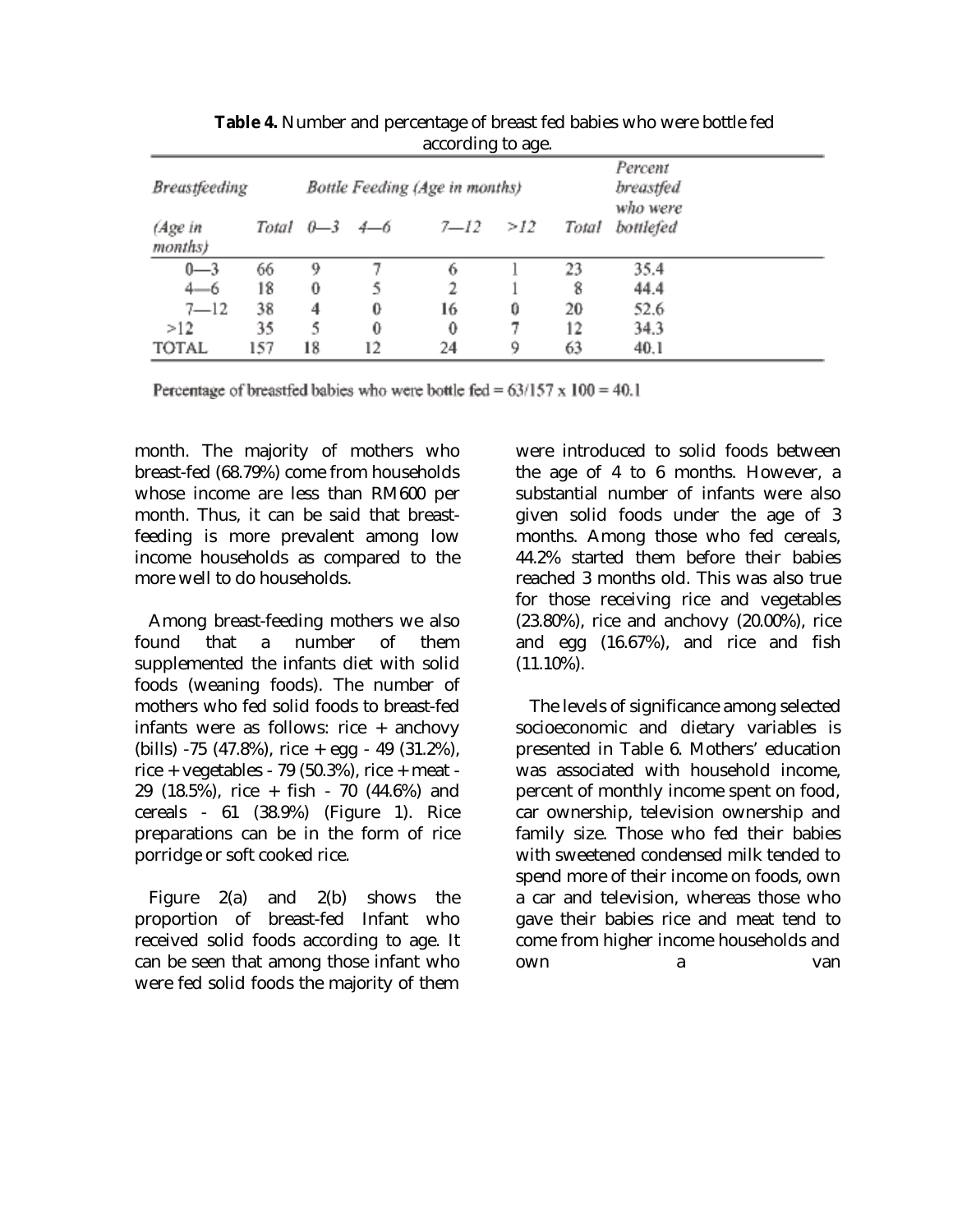Table 5. Length of breastfeeding by mothers' education and household income

|                                 | Total                                | 龆     | 쁰                             | 謅        | 舄       | 唇     | [100.00%] |
|---------------------------------|--------------------------------------|-------|-------------------------------|----------|---------|-------|-----------|
|                                 | > 600                                | 므     | $\mathbb{R}^{n_{\text{max}}}$ | ≌        | $\cong$ | 罕     | [31.21%]  |
| household income (RM per month) | $400 - 500$                          | 黑     | LO <sub>1</sub>               | ≘        | œ       | ⋥     | (26.11%)  |
|                                 | $200 - 399$                          | 舄     | ç                             | 熏        | 照       | 8     | [38.22%]  |
|                                 | 200                                  | ᆊ     |                               |          | es      |       | [4.6%]    |
|                                 | total                                | に     | ≌                             | 舄        | R       | 当     | [100.09%] |
|                                 | secondary<br>& higher                | 띂     | r.,                           | ≍        | œ       | ⋥     | [28.47%]  |
| mothers' education              | primary                              | 8     | ආ                             | 8        | 흐       | æ     | [51.17%]  |
|                                 | No. school<br>& incompl.             | 헠     |                               | ᄕ        | 6       | 舄     | (17.36%)  |
|                                 | breast-feeding<br>(age in<br>months) | $0-3$ | $4 - 6$                       | $7 - 12$ | $>12$   | Total | (percent) |

## *Breastfeeding and infant feeding practices 55*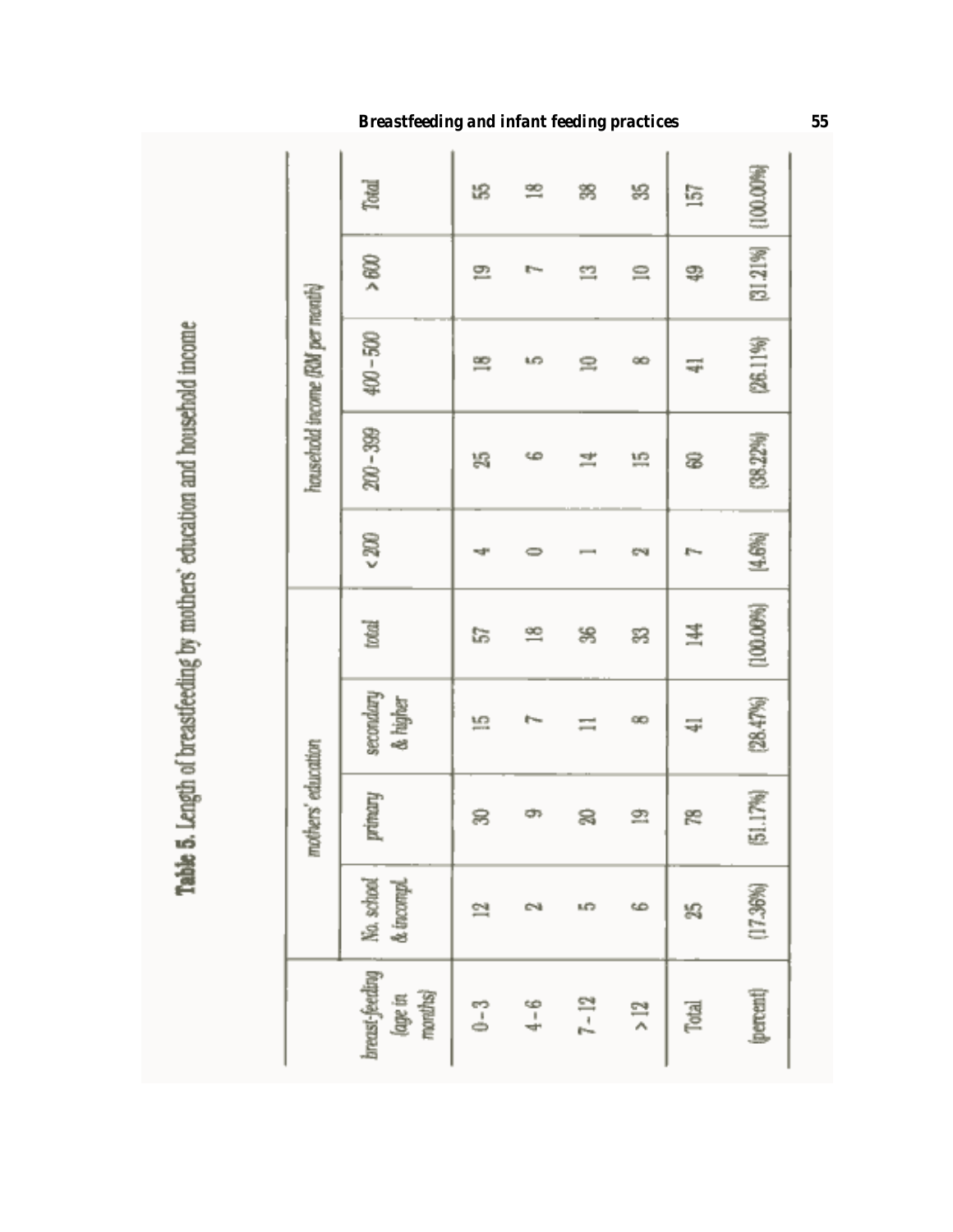|                                          | Table 6. Levels              |                      |                      |                                          |                        | of significance among selected correlated socioeconomic and dietary variables |                  |                    |                       |
|------------------------------------------|------------------------------|----------------------|----------------------|------------------------------------------|------------------------|-------------------------------------------------------------------------------|------------------|--------------------|-----------------------|
|                                          | <b>Education</b><br>Mothers' | Household<br>Incorne | Percent<br>Food      | Ournership<br>ै                          | Ouversity<br>Van       | <b>Changership</b><br>Telentsion                                              | Sut Con.<br>Mtik | Portidge<br>& Meat | Family<br>Stee        |
| education<br>Mothers'                    |                              | $0.3542***$          | $-0.1497**$<br>[586] | $-0.2449***$<br>693                      | $-0.0598$<br>(593)     | $-0.1508$ <sup>**</sup><br>(592)                                              | $-0.2694$<br>E   | $-0.1365$<br>35)   | $-0.1480**$<br>688    |
| Household<br>ncome                       |                              |                      | $-0.3168$<br>(593)   | -0.2663**<br>(593)                       | $-0.1484^{m}$<br>(593) | $-0.1513***$<br>(593)                                                         | $-0.1181$<br>90  | 0.3498+<br>g       | 0.0568<br>(593)       |
| Percent<br>lood                          |                              |                      |                      | $0.1232*$<br>(593)                       | 0.0279<br>688          | 0.0990+<br>(593)                                                              | 0.4799+<br>Ê     | $-0.2060$<br>3     | $-0.0802 +$<br>(641)  |
| ownership<br>្ញុំ                        |                              |                      |                      |                                          | -0.0474<br>(593)       | 0.1275**<br>600                                                               | $-0.6990+$<br>Ē  | 0.1570<br>2        | $-0.0050$<br>(647)    |
| ownership<br>Van                         |                              |                      |                      |                                          |                        | 0.118<br>688                                                                  | 0.0000<br>E      | $-0.4017+$<br>8    | $-0.0169$<br>(503)    |
| ownership<br>È                           |                              |                      |                      |                                          |                        |                                                                               | 0.6070+<br>Ē     | $-0.1738$<br>5     | $-0.1650***$<br>(593) |
| Swt Con.<br>milk                         |                              |                      |                      |                                          |                        |                                                                               |                  | $-0.5223$<br>₹     | 0.2529<br>g           |
| Porridge &<br>Meat                       |                              |                      |                      |                                          |                        |                                                                               |                  |                    | 0.0233<br>5           |
| Family size                              |                              |                      |                      |                                          |                        |                                                                               |                  |                    |                       |
| P < 0.0001<br>P < 0.001<br>P < 0.05<br>ŧ |                              |                      |                      | Swt Con. Milk = Sweetened Condensed Milk |                        |                                                                               |                  |                    |                       |

 $+$ 

## *56 Wan A Manan*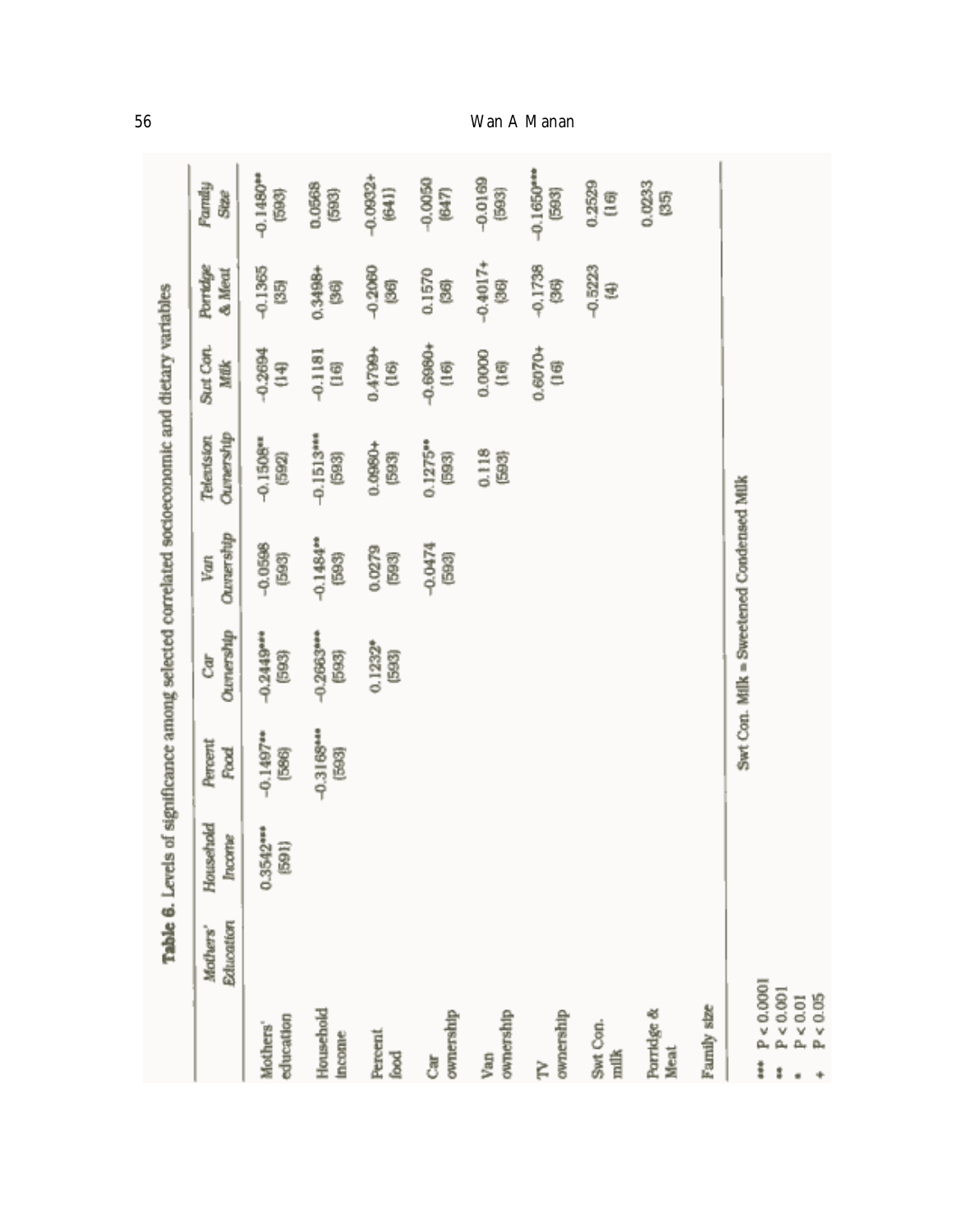

**Figure 1.** Numbers of mother who fed solid foods to breast fed infants  $(N = 157)$ 



Figure 2 (a). Introduction of weaning foods among breast fed infants according to age.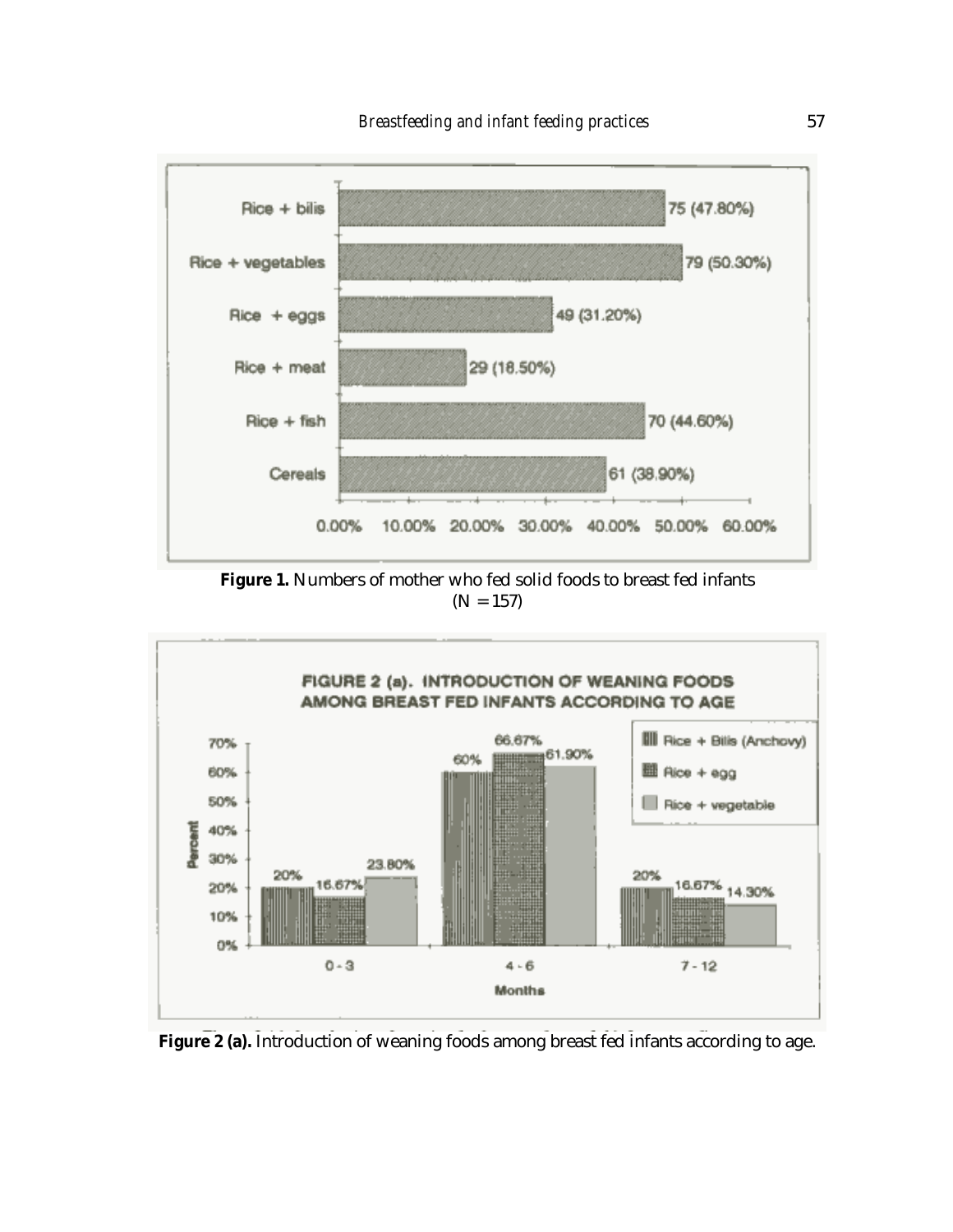

**Figure 2(b).** Introduction of weaning foods among breast fed infants according to age

## **DISCUSSION**

Breast-feeding is important in preventing malnutrition, particularly in<br>the Third World (Jelliffe, 1986). the Third World (Jelliffe, 1986). Nonetheless, recent trends indicated that breast-feeding practices in the developed and developing world have declined (WHO, 1982; Emery et al;, 1990; Freed, 1993). Earlier studies in Malaysia indicated that the prevalence of breast-feeding in. rural areas among Malay mothers is more than 90% (Teoh, 1975; Balakrishnan & Hasbullah, 1977). However, when the duration of breast-feeding is considered, the percentage began to change, Balakrishnan & Hasbullah, (1977) found that only 18% of the mothers breast-fed fully up to 3 months and only 9% breastfed fully up to 6 months. Pathmanathan (1975) in her study of a rural Malay community reported that 75% of the mothers breast-fed fully and partially their

infants up to 6 months. This figure compares well with the findings by Chen (1978) in Malay mothers from an urban area.

Exclusive breast-feeding means the baby received no other food or drink, but breast milk; while partial breast-feeding means the baby received breast milk part of the time, but also consumed artificial feeds or supplements (King, 1992). One of the difficulty in retrospective studies is to ascertain the practice of exclusive breastfeeding because of problems with recall. The findings of our study indicated that only 61% of the mothers breast-fed their infant fully and partially. This figure is very much lower than the previous findings discussed above. More than a decade has passed since the earlier studies were conducted, and our results confirmed other reports that the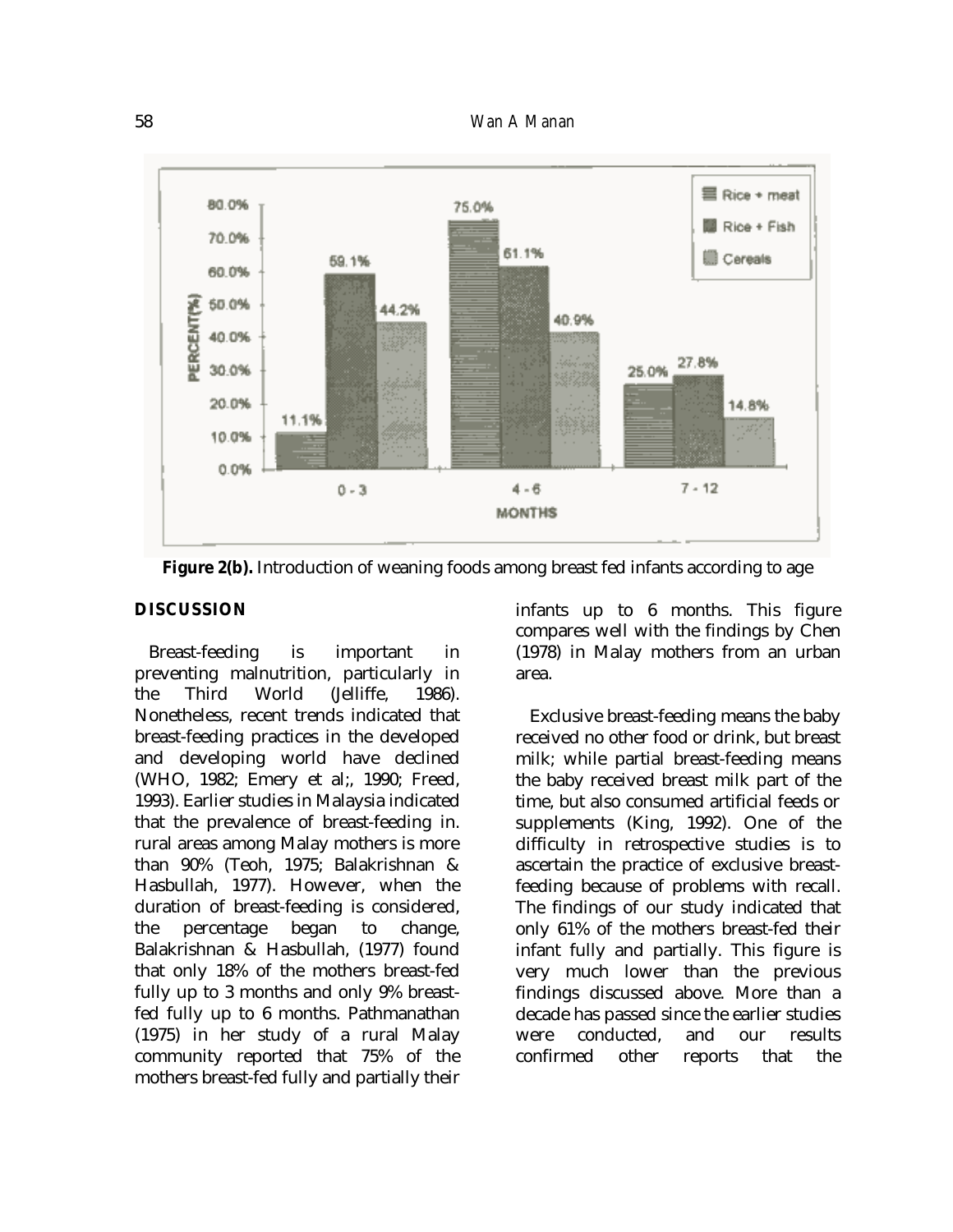trends in breast-feeding has declined (WHO, 1982). The proportion of mothers who breast-fed up to 3 months is 42.0%. This percentage is higher than that reported by Balakrishnan & Hasbullah (1977), however, it is closer to what was found by Chen (1978) in her study, which was 50%.

The incidence of breast-feeding was also found to be more prevalent in the lower educational strata of women. The majority of these women were not working outside the house. Lack of exposure and mobility probably tied them to performing traditional women's role in the community which include being housewives and practicing breast-feeding which is commonly expected of them. However, it cannot be overlooked that breast-feeding is a rational and natural choice by the mothers, and apart from being a traditional practice, breast-feeding is also encourage by Islam, which is the religion of the community.

The economic aspects of breast-feeding cannot be denied either, this is affirmed by the fact that in our findings the larger number and longer duration of breastfeeding come from low income households. This results compares well with the findings of Chen (1978) and El-Mougi (1981).

A cause for alarm in our findings is the presence of a substantial number of mothers who fed their infant with sweetened condensed milk as early as 0 - 3 months old. Sweetened condensed milk is very inferior to breast milk or infant formula in nutritional composition, its

sugar content is about 45%. And most often poor mothers will dilute this milk to extreme dilution.

Early introduction of solid foods is also widespread, supporting the earlier findings by Chen (1978). Even though there has not been a study on the harmful effects on early introduction of solid food to infants, however, there Is no evidence which shows that such practices is beneficial (Fomon, 1974). Early introduction of solid foods can encourage over feeding which can lead to infantile obesity, allergy and faulty food habits (Anderson & Fomon, 1974; Taitz, 1977; Woodruff, 1978; Cone, 1984). Nutritionists and pediatricians generally recommend that solid foods should be introduced to the infant's diet between 4 to 6 months old when they are physiologically and developmentally ready to handle the foods. By this time their kidneys may be able to tolerate larger solute loads of proteins and electrolytes (Rohr & Lothian, 1984). Also, by the age of 4 - 6 months the infants can sit with support, has control of his head and can move his tongue back and forth (Millar, 1982). In rural and poor areas of the Third World, early weaning can result in unhygienic preparation where water can be contaminated and the infant's gastro-intestinal tract is not ready to handle them.

#### **CONCLUSION**

This study found that of all mothers with children aged 15 months and younger in our sample population, 61% breast-fed, 33% bottle fed and 6% fed sweetened condensed milk. About forty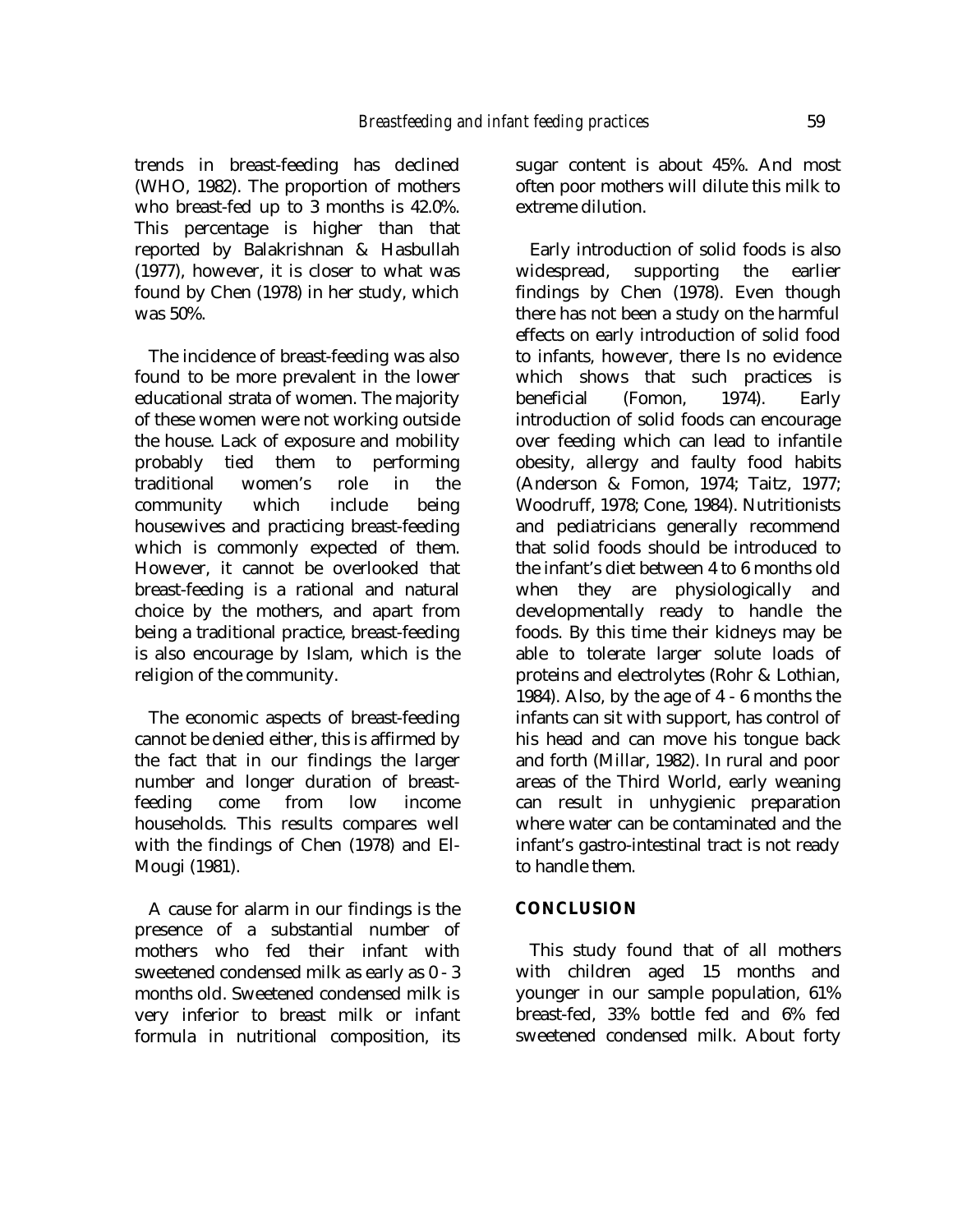percent of mothers who breast-fed indicated that they also gave their infant bottle feeding. Breastfeeding was found to be more prevalent among women from the lower educational strata and lower household income. Among breast-feeding children, a substantial number of them were supplemented with solid foods as early as 0 – 3 months old. The findings of this study concluded that although breastfeeding is widely practiced, however, their duration has dwindled and early introduction of solid foods is widespread.

## **ACKNOWLEDGEMENT**

The author wishes to thank Wan Noraini Wan Yusoff, Ismail Kamaruzaman, Zalina Zakaria, Haniza Ali, Rosilawani Ismail and Wan Shafizan for technical assistance.

### **REFERENCES**

- Anderson TA & Fomon SJ (1974). Belkost. In *Infant Nutrition.* ed SJ Fomon, pp 408- 434, Philadelphia: W.B. Saunders.
- Balakrishnan S & Hasbullah Haji Hussein (1977). Breast-feeding in Kelantan. *Med J Mal* 32:22-24.
- Chen ST (1978). Infant feeding practices in Malaysia. *Med J Mal* 33:120-123.
- Cone TE (1984). Infant feeding: a historical perspective. In *Nutrition and Feeding of Infants and Toddlers.* eds RB Howard & HS Winter, pp 1-20, Boston: Little, Brown and Co.
- El-Mougi M *et al.* (1981). Social and medical factors affecting duration of

breast feeding in Egypt, *J Trop Pediatr*  $27:5-11$ .

- Emery JL, Scholey S & Taylor EM (1990). Decline In breast-feeding. *Arch Dis Child*  65:369-372.
- Fomon SJ (1974). Recent history and current trends. In *Infant Nutrition.* ed SJ Fomon, pp 1-19, Philadelphia: W.B. Saunders.
- Freed GL (1993). Breast-feeding: time to teach what we preach. *J Amer Med Assoc*  269:243-245.
- Jelliffe DB & Jelliffe EFP (1978). *Human Milk in the Modern World.* New York: Oxford University Press.
- Jelliffe EFP (1986). Breast-feeding and the prevention of malnutrition. *Med J Mal* 41:88-92.
- King FS 1992). *Helping Mothers to Breastfeed Nairobi:* African Medical and Research Foundation, pp 30-31.
- Kwa SK (1993). Breast-feeding and the use of maternal health services in Sarawak. *Mal J Reprod Health* 11(1):8- 19.
- Millar LL (1982). *Feeding Recommendations for Healthy Infants* -*A Guide for Health Professionals.* Jefferson City (Missouri): Missouri Division of Health.
- Pathmanathan I (1975). A study of current infant feeding practices in rural North Malaysia as a basis for determining needs in in the set of  $\mathbf{u}$  in  $\mathbf{u}$